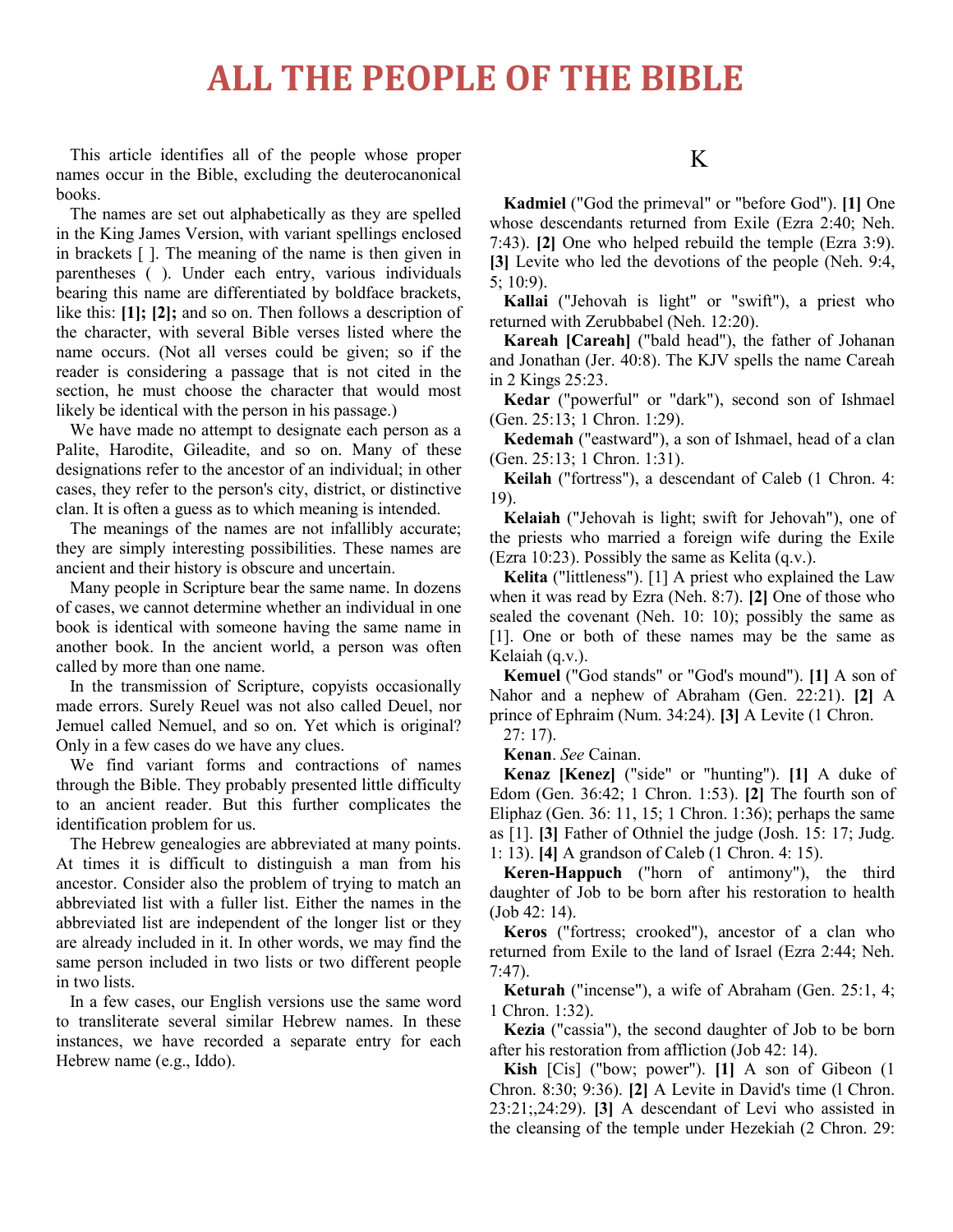## ALL THE PEOPLE OF THE B

12)[4]Gre-gatandfather of Mordeca[5](EsKtohza("th2o5)]]The ancesstorproidefstalmyily The father of KBnagmSa9ul1, (13; 14:51; Alets rni Bng 11) rom captivity (Ezra 2: 61; Kish(i"snarer; fowler"), fatahlosor kan dEuthhiadon sew text, the namhela kakpop zehaers Kalso Kushaiah ("bow of  $\mathbb G$  hethoon. a  $\mathbf{\hat a}$ :"4;4; 15:17) ansiderts a bifethe name to be the pref Kittim("knotty"), a son of Javan; dheifsinidteescaehnteid**cale d**seenotienrgta fanam il $\circledA$ thers became the inhabitaannt**s o**f fie Ciyspleunsd stankeeanably the word a sHaa-kkop)**a** mlof (fini**s** be  $(Gen. 10:4; 1: \mathbb{C})$ hron. Koa("male camel"), a prince or meetepsletod twhei [s2i]angranous tor of one who betwneeEgypt and Syria; named as eneepinaythoef wlaelrlussafeJner3u:s4ale2nh)(Neh. (Ezek. 23:23). Kohath("assembly"), the second son of Levi and beginning of a priestfly tlan  $k$ Gen. 6: 16, 18). Kolaia ("Nvoice of Jehol Nah d") acendant of Benjamin (Neh2Fathe false prophet Ahab (Jer. 29:21). Korah [Cortbaldness]"A).son of Esau by Aholibamah (Gen. 316C5h,ro1n4., [12:88;5s).on of Eliphaz 36G en. 30A son of Hebron (1 Chron.  $2:43$ ADne of the leaders of the  $\texttt{s}$  ebellion against Mo and Aaron; the earth supora(Nowme.d35t6)n:e1m and Aaron; the earth superindume.distighted men Collsion of College Collection and ancestor Collsion of Collection Collection and ancestor Collsion of Collection and ancestor Collsion of Collection and ancestor Collsion an musicians (1 Chron.  $64B2$ t; *I*FPesa). 42; 45 Kore("one who proclaim[15] A queavil t'è in charge of the freewill offerings in Hezekiah's time (2 Chron. 31214) son of Asaph whose descendants were gatekætepheestabernacle (1 Chron. 9:19; 26:1, 19). case, the Hakkoz of 1 Chronicles 24 Kushai**&bk**ishi.  $E$  n df ot hKe s. Menu

Gibeon Atthaeologists believe that this is it es known as el the biblical Gibeon. God instructed Joshua to destroy all of the people of Canaan when the Israelites took the land, but the people of. of Canaan when the islaelities took the land,  $L_{\text{H}}^{\text{U}}$  of  $H_{\text{eff}}^{\text{H}}$  or  $H_{\text{eff}}^{\text{U}}$  or  $f$  estival"), a descendant of  $\epsilon$ A morite kings attacked Gibeon for detfeese, ti**agd to hifhOen**lsr<sup>4</sup>ae i Joshua came to their aid. God granted a hailstograp and an ecosing was ph of the daylight hours to help Joshua defead; the  $\lambda$ morites (Josh, 9 11 :19). The treaty remained in force during  $F_{\rm H}$  $F_{\rm e}$  $F_{\rm H}$  $F_{\rm H}$  $F_{\rm H}$  $F_{\rm H}$  $F_{\rm H}$  $F_{\rm H}$  $F_{\rm H}$  $F_{\rm H}$  $F_{\rm H}$  $F_{\rm H}$  $F_{\rm H}$  $F_{\rm H}$  $F_{\rm H}$  $F_{\rm H}$  $F_{\rm H}$  $F_{\rm H}$  $F_{\rm H}$  $F_{\rm H}$  $F_{\rm H}$  $F_{\rm H}$ David. When the Gibeonites diecommanded dejusticae  $\mathbb{G}% _{n}$  euri L d©oh **r**hOen i.s r**4**i è 12 1 ). ପ୍ୟୁକ୍ ନୃଣ୍ଡୁ(ମା,େକ୍ତୁ-t୍ୱାହେ<del>)</del>ାନ, orde[fle]Ad"o]escendant

David. When the Gibeonites dfecmramdedde justicaed Genulshon (1 Ch-90 pm2622317. Also known<br>had committed there, David gave them seven of Saul's pong to be 2 . 1 . executed  $(2$  Sa- $n$ 1, 21 :1  $($   $(E \times 66$   $).9 \times 9 \times 10^{10}$   $($   $\cdot$   $m^{0.6}$   $3:18)$  .  $L$ aba $(n'$  white; glorious"), Rheebebkrabh han father of Rachel and Leah. Jacob se

years in order to marry an Racincokle, db but ml substituting Leah at the wede3ing festi Lae ("belonging to God"), a descend (Num. 3:24).

 $Laha$ <sup>"</sup> oppression; dark colored"), a Judah (1 Chron. 4:2).

Lahm("warrior"), brother ofgiaGnotliath Chron. 20:5).

Lais(H'lion"), of **Phalti**, who became the of Michal (1 Sam. 25:44; 2 Sam. 3:15). Lamed fistrong youth; overthrower"). Noah and ancestor of G3Hristuk 6 4323:36).